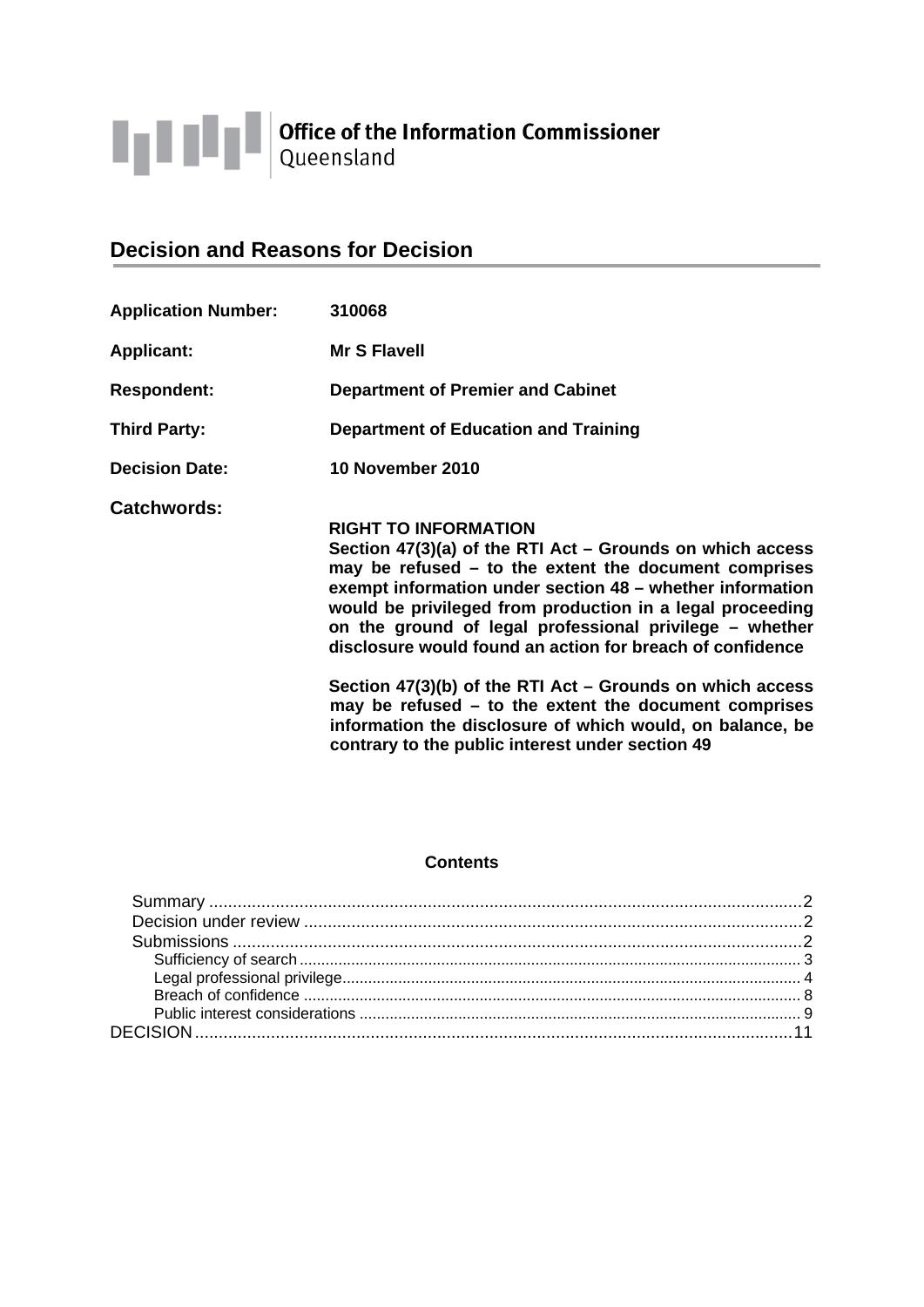# <span id="page-1-0"></span>**REASONS FOR DECISION**

# **Summary**

- 1. The applicant applied to the Department of Premier and Cabinet (**DPC**) for information concerning Careers Australia Group (**CAG**) and himself in connection with a complaint made to the Crime and Misconduct Commission.<sup>[1](#page-1-1)</sup>
- 2. DPC refused access to 76 pages of information under the *Right to Information Act 2009 (*Qld) (**RTI Act**) on the basis that legal professional privilege attached to 45 pages and that disclosure of the remaining 31 pages would found an action for breach of confidence.
- 3. After reviewing all of the information available to me, I am satisfied that:
	- 55 entire pages and 2 part pages comprise exempt information subject to legal professional privilege
	- the remaining information should be released as it is neither exempt nor is its disclosure contrary to the public interest.

## **Decision under review**

4. The decision under review is DPC's internal review decision dated 18 December 2009.

## **Evidence relied on**

- 5. In reaching this decision, I have taken the following into account:
	- the applications made by the applicant
	- the decisions issued by DPC
	- the information provided by the applicant, DPC and the Department of Education and Training (**DET**)
	- the information sought by the applicant
	- relevant decisions and provisions of the RTI Act.

#### **Submissions**

6. In summary, the applicant submits that:

*[T]hese matters have been part of an extremely public investigation where much information has been presented in the public domain. The Government obtained advice at the start of a CMC investigation on allegations made against me and other individuals. The Government acted on this advice before the allegations had been tested. Given the allegations and evidence has been presented in a public forum it is rather inconsistent for the Government to claim that the information I am seeking relates to confidential matters. Clearly it does not.* 

*The fact that it would appear the Government has received and acted upon incorrect advice, does not make it exempt from legal professional privilege on the basis of confidentiality.* 

<span id="page-1-1"></span> 1 In particular, the applicant sought *'All documents (draft and final) including emails, briefing notes, letters, submissions and all other communication in the period October 2007 – January 2008 relating to Careers Group Australia (CAG), the CAG User Choice Agreement, the CMC investigation concerning the former Director General of the Department of Employment and Training and meetings between officers of the Department and Premier and Cabinet and CAG during this period. Special reference is made to any advice or document concerning reference to Scott Flavell (or any of his former positions) and the user choice agreement of CAG'.*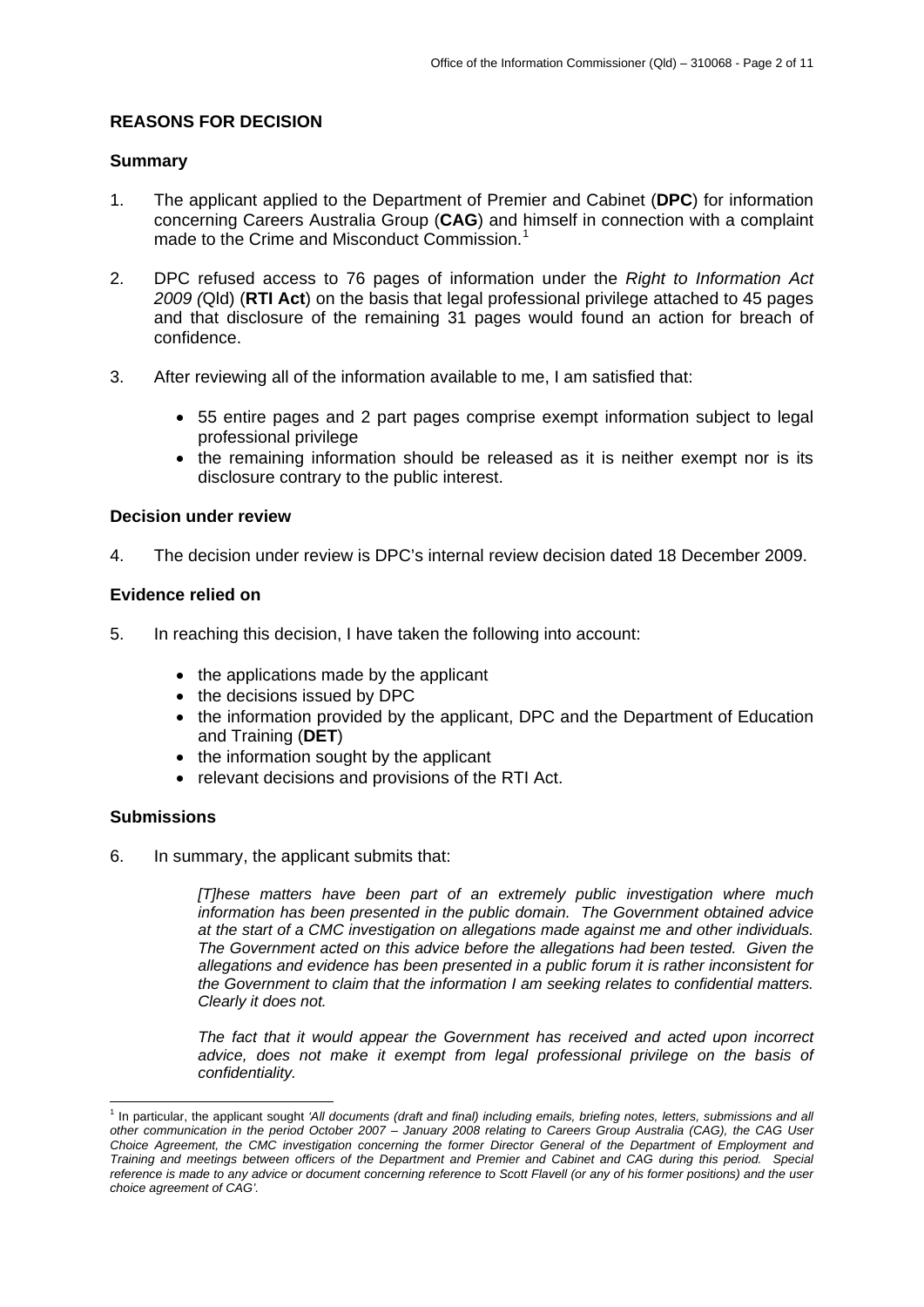<span id="page-2-0"></span>*Much of the information in question relates to me and allegations against me yet has been communicated with third parties. Such disclosure waives the right to claim legal professional privilege. Much of the information relates to discussions held between DPC and CAG, neither party represented me. To the extent there have been discussions and disclosures about me and the allegations against me, then this constitutes a breach of confidence and a waiver of legal professional privilege should apply.* 

*To the extent the material relates to the development of a Deed of between the Government and CAG then it is difficult to claim an element of confidentiality when the existence of this Deed and its broad contents have been released by the Premier to the media.* 

*Further, public comments by the former Minister for Education in July 2008 about my conduct, comments which ultimately proved to be false, also demonstrate that confidentiality relating to the information I am seeking has been breached. As the Minister made these comments prior to the conclusion of the CMC investigation, it must have been based on information provided to him by the Government legal officers, information which in part, is the subject of this application.*

And

*I have been further advised by Mr Somerville, a Director of CAG, following a meeting he held with the former Premier, Mr Beattie, that certain legal advice may have been distributed to Mr Beattie. At the time, Mt Beattie had resigned and was not yet employed as a public servant. …* 

*I have no reason to believe Mr Somerville would have any incentive to misrepresent this discussion to me (which occurred in November 2007). If the legal advice in question had been distributed to Mr Beattie then this is clearly a breach of confidentiality and the exempt for LPP should be waived.* 

- 7. In summary, DPC submits that:
	- legal professional privilege attaches to certain information
	- it does not wish to make further submissions and
	- it will abide by this Office's decision.
- 8. DET advises that it wishes to participate in the external review and relies on DPC's submissions.
- 9. CAG advises that it does not wish to participate in the review and does not object to release of documents related to CAG.

#### **Sufficiency of search**

- 10. This Office asked DPC to conduct further searches for a finalised copy of the relevant deed and any covering document. DPC advises that:
	- it has undertaken the requested searches, however, no further documents were located
	- it appears that DPC was not provided with a copy of the finalised documents
	- the State of Queensland was a party to the relevant deed through the then Department of Education, Training and the Arts (**DETA**) rather than through DPC.
- 11. On the basis of the above information, I am satisfied that DPC's further searches and explanation are adequate in the circumstances.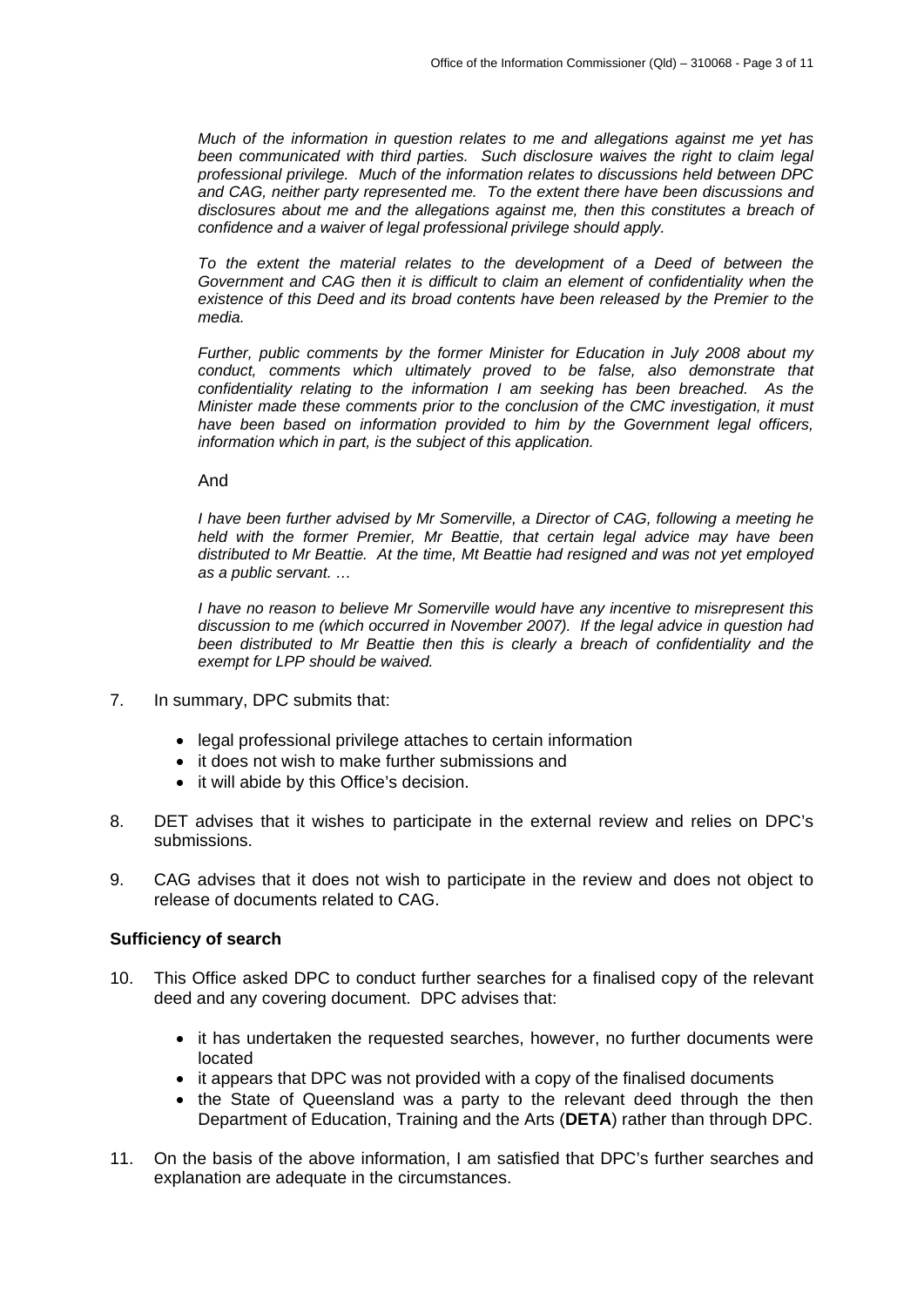## <span id="page-3-0"></span>**Legal professional privilege**

- 12. Under section 47(3)(a) of the RTI Act, access can be refused to information on the basis that it is exempt information that would be privileged from production in a legal proceeding on the ground of legal professional privilege.<sup>[2](#page-3-1)</sup>
- 13. In summary, I am satisfied that some of the information sought comprises communications which are subject to legal professional privilege (**Privileged Communications**). [3](#page-3-2)
- 14. In making this determination, I have considered whether the following requirements are satisfied:
	- (a) was the communication made in the course of a lawyer-client relationship
	- (b) was the communication confidential, and does it remain confidential
	- (c) was the communication for the dominant purpose of seeking or providing legal advice.
- 15. In relation to the Privileged Communications involving the Solicitor-General, Crown Solicitor and Crown Law lawyers, I am satisfied that:
	- these lawyers were, at the relevant time, in a position to provide professional legal advice of an independent character, and capable of attracting legal professional privilege
	- in each instance, the communications that constitute the information in issue occurred in the context of this lawyer-client relationship.
- 16. In relation to Privileged Communications involving lawyers from the Legal and Administrative Law Branch of DETA, I am satisfied that:
	- these lawyers were, at the relevant time, in a position to provide professional legal advice of an independent character, and capable of attracting legal professional privilege, to DETA
	- the communications do not provide policy advice
	- the communications constitute legal advice
	- the legal advice does not relate to law reform or public policy issues
	- the legal advice sets out legal implications and requirements of different actions
	- in each instance, the communications occurred in the context of a lawyer-client relationship.
- 17. As to the requirement for the Privileged Communications to have been confidential and to remain so, I am satisfied that:
	- while certain information regarding the circumstances that prompted and surrounded the relevant communications may be in the public domain, or may have been discussed in meeting/s involving DPC and CAG, on the evidence before me, the actual communications themselves were confidential at the time of communication and remain so

<sup>-</sup><sup>2</sup> Schedule 3, section 7 of the RTI Act.

<span id="page-3-2"></span><span id="page-3-1"></span> $3$  That is, the pages numbered 1-7, 9-21, 47-55, 59-72 and 88-99 in their entirety and parts of the pages numbered 8 and 73.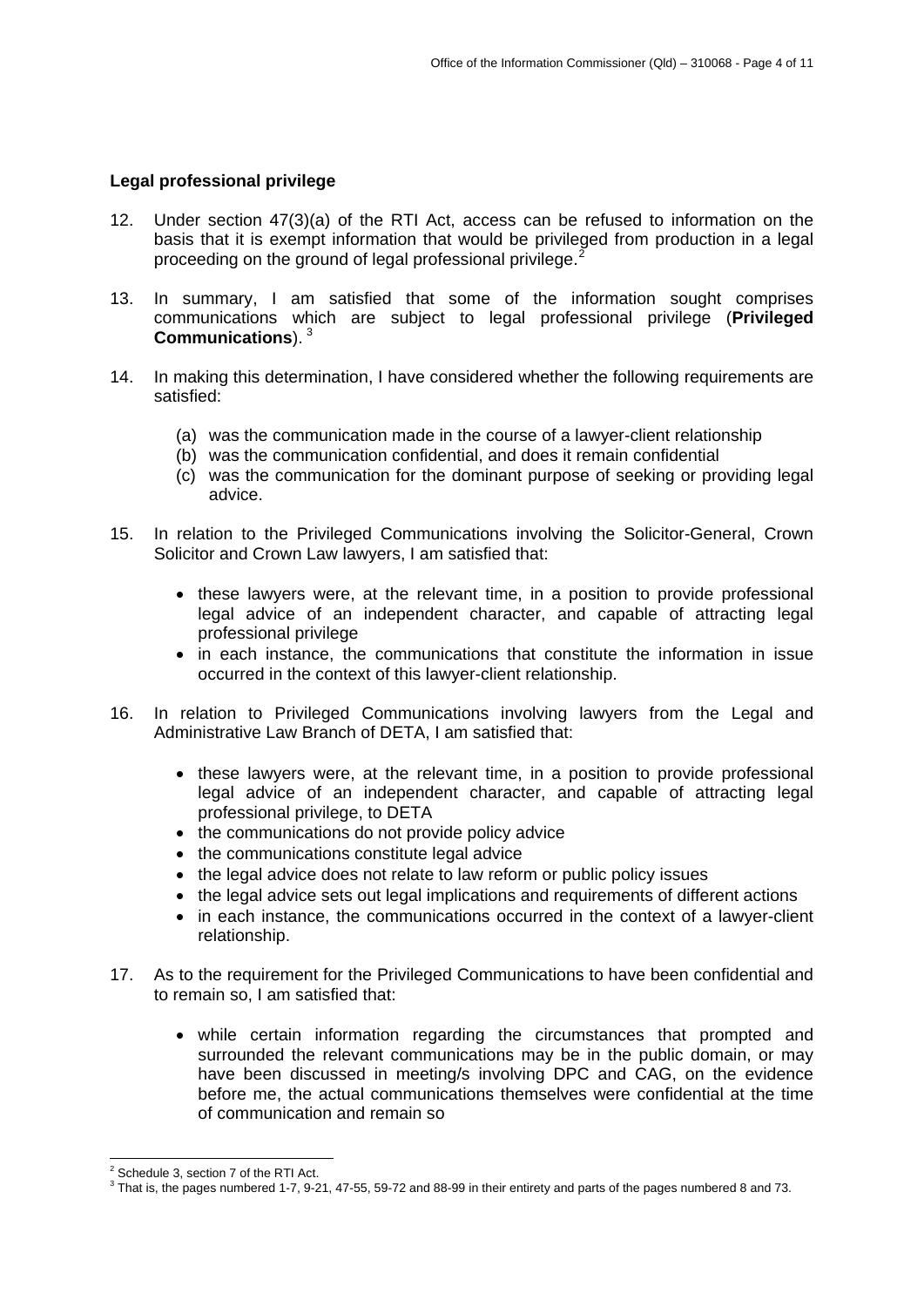- whether or not the legal advice recorded in relevant communications is correct does not impact upon the issue of its confidentiality.[4](#page-4-0)
- 18. With respect to the applicant's submissions that:
	- in November 2007<sup>[5](#page-4-1)</sup>, Mr Somerville told him that Mr Beattie said that he had "seen *the legal advice on Flavell and Wills …',* and
	- this distribution of legal advice to the former Premier was '… *a breach of confidentiality and the exemption for LPP should be waived*',

I am satisfied that there is no evidence before me which establishes that relevant legal advice was distributed to Mr Beattie, nor is there evidence as to the timing of any alleged distribution. In this respect, I also note that a complaint regarding the applicant was made to the Crime and Misconduct Commission on 29 May 2007 and Mr Beattie resigned as Premier on 13 September 2007.

- 19. With respect to the requirement that the Privileged Communications be made for the dominant purpose of seeking or providing legal advice, on the information before me I am satisfied that:
	- communications from DETA to its various lawyers $<sup>6</sup>$  $<sup>6</sup>$  $<sup>6</sup>$  were made for the dominant</sup> purpose of seeking legal advice and
	- communications from DETA's various lawyers to DETA were made for the dominant purpose of providing legal advice.
- 20. In summary, I am satisfied that the Privileged Communications between DETA and its various lawyers:
	- (a) were made in the course of a lawyer-client relationship
	- (b) were and remain confidential
	- (c) were for the dominant purpose of seeking or providing legal advice,

and are therefore subject to legal professional privilege.

- 21. With respect to the applicant's submission that distribution of some information may amount to a waiver of legal professional privilege, I note that some of the Privileged Communications comprise:
	- briefs for the Premier
	- an email to an adviser to the Premier and
	- emails to and from the Director-General of DPC.
- 22. These communications do not involve lawyers. Instead, they forward, relay or summarise the communications between DETA and its various lawyers.
- 23. The High Court considers that limited disclosure of the existence and effect of legal advice can be consistent with maintaining confidentiality, and therefore legal professional privilege.<sup>[7](#page-4-3)</sup> Case law recognises that where a person's legal advice is disclosed to another party for a limited and specific purpose, legal professional

<span id="page-4-0"></span> 4 However, communications will not be subject to legal professional privilege if they are made in furtherance of a crime, fraud, illegal purpose, or deliberate abuse of statutory power. This issue is considered below. 5

<span id="page-4-2"></span><span id="page-4-1"></span>After Mr Beattie had resigned as Premier of Queensland.

<sup>&</sup>lt;sup>6</sup> That is, the Solicitor-General, Crown Solicitor, Crown Law lawyers and lawyers of DETA's Legal and Administrative Law Branch. <sup>7</sup> *Mann v Carnell* (1999) 201 CLR 1 at [29]; *Goldberg v Ng* (1995) 185 CLR 83 at 96 (*Goldberg*); and *Osland v Secretary to the* 

<span id="page-4-3"></span>*Department of Justice* (2008) 234 CLR 275 at [48]-[50].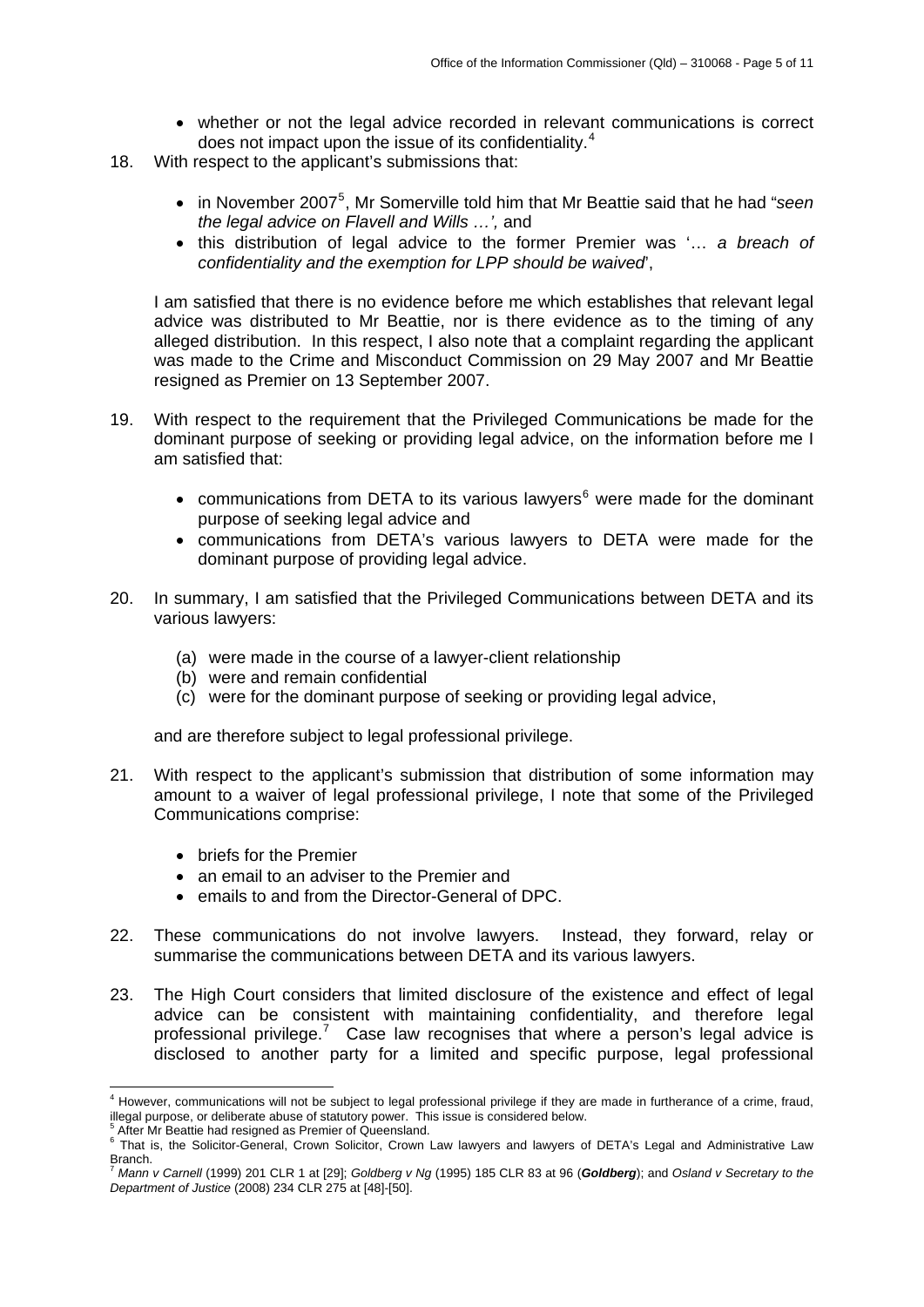privilege as against other parties is not waived. $8$  The 'common interest privilege' principle also provides that where a person's legal advice is provided to *'persons*  standing alongside him—who have the selfsame interest as he<sup>',[9](#page-5-1)</sup> legal professional privilege is not waived.<sup>[10](#page-5-2)</sup> Similarly, the circulation of privileged communications among officers of a corporation does not constitute waiver of legal professional privilege.<sup>[11](#page-5-3)</sup>

- 24. After carefully considering this point, I am satisfied that:
	- In the particular circumstances, informing the Premier<sup>[12](#page-5-4)</sup> and the Director-General of DPC of communications between DETA and its various lawyers is analogous to circulating privileged communications to senior officers within a corporation. Accordingly, the case law regarding the circulation of privileged communications among officers of a corporation supports the view that disclosure of this nature (that is, within the Crown) does not constitute waiver of legal professional privilege.
	- Even if it was accepted that DETA is not part of the same 'corporation' as the Premier and/or the Director-General of DPC, it was implicit that the privileged communications were provided to the Premier and the Director-General of DPC on a confidential basis for a limited and specific purpose<sup>[13](#page-5-5)</sup> and were not to be further disseminated. Accordingly, the disclosures would constitute a limited and specific purpose waiver of legal professional privilege with respect to those parties—that is, parties to whom the 'common interest privilege' principle applies. On this basis, dissemination of the communications to the Premier and Director-General of DPC is not capable of constituting a waiver of privilege with respect to other parties.
- 25. The applicant also submits that the improper purpose exception is made out.
- 26. The 'improper purpose exception' is considered in the decision of *Murphy and Treasury Department*: [14](#page-5-6)

 *... in order to establish the 'improper purpose exception', it will be necessary for me to find prima facie evidence that the client, or an agent of the client, had embarked on a deliberate course of action knowing that the proposed actions were contrary to law, and had made the relevant communications in furtherance of that illegal or improper purpose.*

27. The following five requirements to establish the exception can be drawn from the case law - prima facie evidence is required that the actual communication was in furtherance of wrongdoing;[15](#page-5-7) the knowledge of wrongdoing must be the client's or an agent of the

 $\overline{a}$ 

<span id="page-5-0"></span><sup>8</sup> *Goldberg* above n 6 at 96, 106-109 and 116; *Australian Rugby Union Ltd v Hospitality Group Pty Ltd* [1999] FCA 1061 at paragraph 42.<br><sup>9</sup> Buttes Gas & Oil Co. v Hammer (No. 3) [1981] QB 223 at 243.

<span id="page-5-2"></span><span id="page-5-1"></span><sup>9</sup> *Buttes Gas & Oil Co. v Hammer (No. 3)* [1981] QB 223 at 243. 10*Bulk Materials (Coal Handling) Services Pty Ltd v Coal & Allied Operations Pty Ltd* (1988) 13 NSWLR 689 at 691, 696; *Thiess Contractors Pty Ltd v Terokell Pty Ltd* [1993] 2 Qd R 341; *South Australia v Peat Marwick Mitchell* (1995) 65 SASR 72 at 75-77; *South Australia v Peat Marwick Mitchell* (1995) 65 SASR 72 at 75-77; *Network Ten Ltd v Capital Television Holdings Ltd* (1995) 36 NSWLR 275 at 279-280; and *Southern Cross Airlines Holdings Ltd (in liq.) v Arthur Anderson & Co.* (1998) 84 FCR 472 at

<span id="page-5-3"></span><sup>480.</sup>  <sup>11</sup> *Komacha v Orange City Council* (unreported, Supreme Court of New South Wales, 30 August 1979); *Brambles Holdings Ltd v Trade Practices Commission (No. 3)* (1981) 58 FLR 452 at 458-459; *GEC Marconi Systems Pty Ltd v BHP Information Technology Pty Ltd* [2000] FCA 593 at [9]-[10]; *Arrow Pharmaceuticals Ltd v Merck & Co Ltd* [2004] FCA 1131; *Seven Network* 

<span id="page-5-5"></span><span id="page-5-4"></span><sup>&</sup>lt;sup>12</sup> Directly or via her ministerial adviser.<br><sup>13</sup> That is, informing the Premier and Director-General of DPC of legal advice sought and obtained by DETA regarding yourself and CAG.<br><sup>14</sup> Murphy and Treasury Department (1998) 4 QAR 446 (Murphy) at paragraphs 31-42.

<span id="page-5-7"></span><span id="page-5-6"></span><sup>14</sup> *Murphy and Treasury Department* (1998) 4 QAR 446 (*Murphy*) at paragraphs 31-42. 15 Ibid at paragraphs 35 and 37, discussing *Attorney-General (NT) v Kearney* (1985) 158 CLR 500 (*Kearney*) at 516 and *Commissioner, Australian Federal Police v Propend Finance Pty Ltd* (1997) 71 ALJR 327 and 353.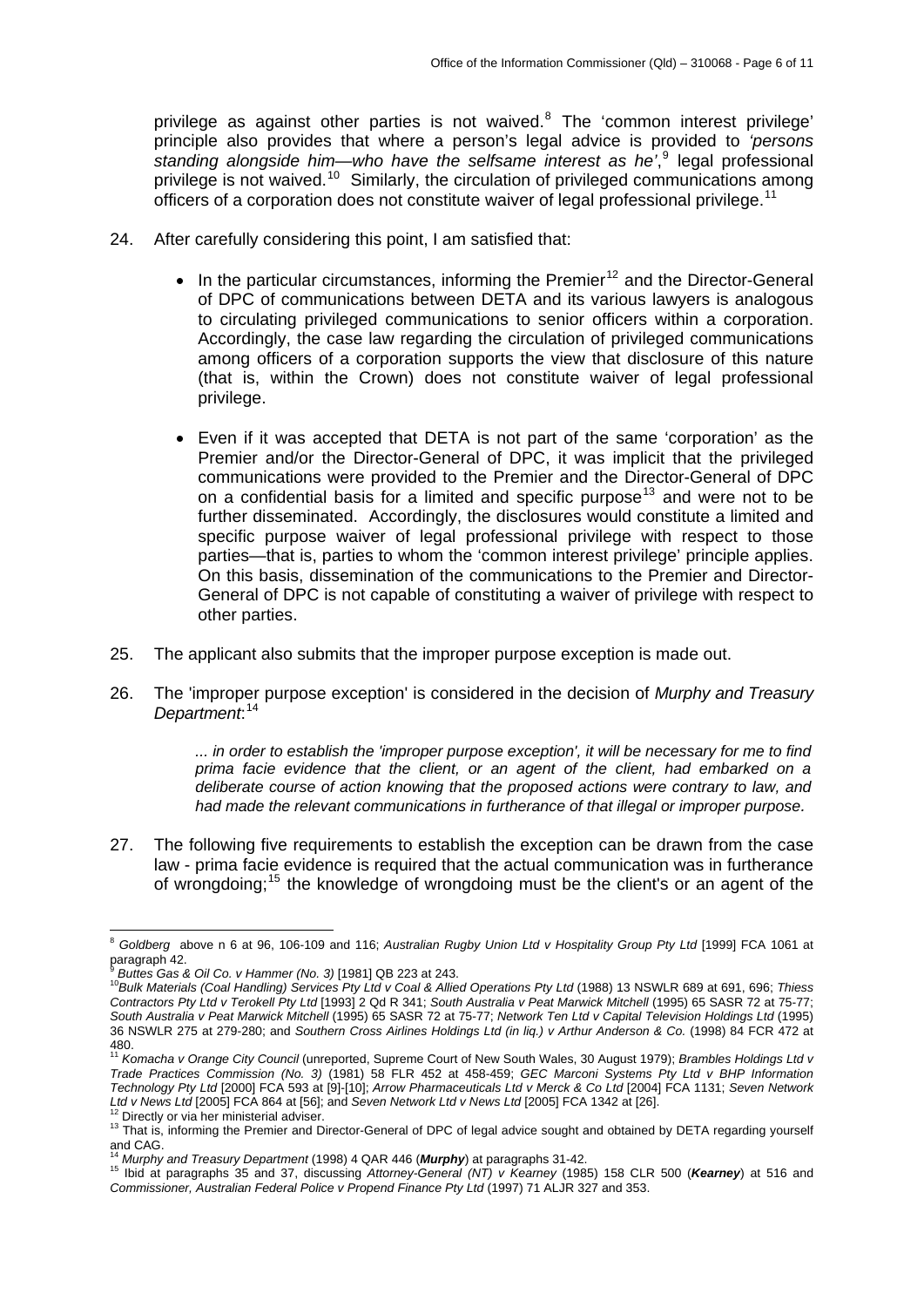client's;<sup>[16](#page-6-0)</sup> there must be a deliberate course of action – mere inadvertence will not ground the exemption;<sup>[17](#page-6-1)</sup> the exception applies in respect of a wide range of "improper" conduct;<sup>[18](#page-6-2)</sup> and the relevant communications must be made in furtherance of the illegal or improper purpose.<sup>[19](#page-6-3)</sup>

- 28. Specifically, the applicant submits that the following information supports the improper purpose exception to legal professional privilege:
	- legal advice received by him that *'the action of Government constitute a potential case of misfeasance'* and *'the principle of Natural Justice has been breached'*
	- a comment made during another investigation which *'reflects standard process and protocol'*, and the applicant's view that *'in the circumstances relating to CAG and me, this protocol has been breached'*
	- information he has *'already received under RTI from DET provides evidence that the improper purpose exception could apply'*. [20](#page-6-4)
- 29. After carefully considering this information, I am satisfied that:
	- the applicant's submissions regarding alleged breaches of natural justice and protocol by the Government do not constitute *prima facie* evidence of a relevant wrongdoing
	- even if such breaches occurred, they do not amount to an improper purpose for the purpose of this exception
	- the evidence before me does not establish that the relevant communications were made in furtherance of any improper purpose, therefore the improper purpose exception does not operate to prevent legal professional privilege from attaching to the Privileged Communications.
- 30. In summary, in respect of Privileged Communications, I find that:
	- these communications are subject to legal professional privilege
	- limited disclosure of some of the communications to the Premier and/or Director-General of DPC does not constitute waiver of the privilege
	- the improper purpose exception does not apply in the circumstances of this review
	- access to this information may be refused under section 47(3)(a) of the RTI Act as it is exempt information which would be privileged from production in a legal proceeding on the ground of legal professional privilege.<sup>[21](#page-6-5)</sup>
- 31. Next I will consider whether the remaining information can be released (**Remaining Information**).<sup>[22](#page-6-6)</sup>
- 32. On the information available to me, I am satisfied that the Remaining Information:

<span id="page-6-0"></span><sup>-</sup>16 Above n 13 at paragraph 38, discussing *R v Cox and Railton* (1884) 14 QBD 153 at 165 *and R v Bell: ex parte Lees* (1980) 146 clear 113 at CLR 141 at 145.<br><sup>17</sup> C

<span id="page-6-1"></span><sup>17</sup> *Freeman v Health Insurance Commission and Ors* (1998) 157 ALR 333 at 342. Note—there was a successful appeal against parts of this judgment (see *Health Insurance Commission and Anor v Freeman* (1998) 158 ALR 26), but no issue was taken with the above statement of principle.

<span id="page-6-2"></span><sup>18</sup> *Kearney* above n 14 at 514; *Crescent Farm v Stirling Offices* (1972) Ch 553 at 565; *Seanar Holdings v Kupe Group* (1995) 2 NZLR 274; *Freeman v Health Insurance Commission* (1997) 78 FCR 91 at 94-95; and *Southern Equities Corporation (In Liq) v* 

<span id="page-6-6"></span><span id="page-6-5"></span>

<span id="page-6-4"></span><span id="page-6-3"></span><sup>&</sup>lt;sup>19</sup> Above n 13 at 38; and *Watson v McLernon* [2000] NSWSC 306 at [116]<br><sup>20</sup> The applicant provided no further detail regarding this submission.<br><sup>21</sup> Schedule 3 section 7 of the RTI Act.<br><sup>22</sup> That is, pages 45-46, 56-58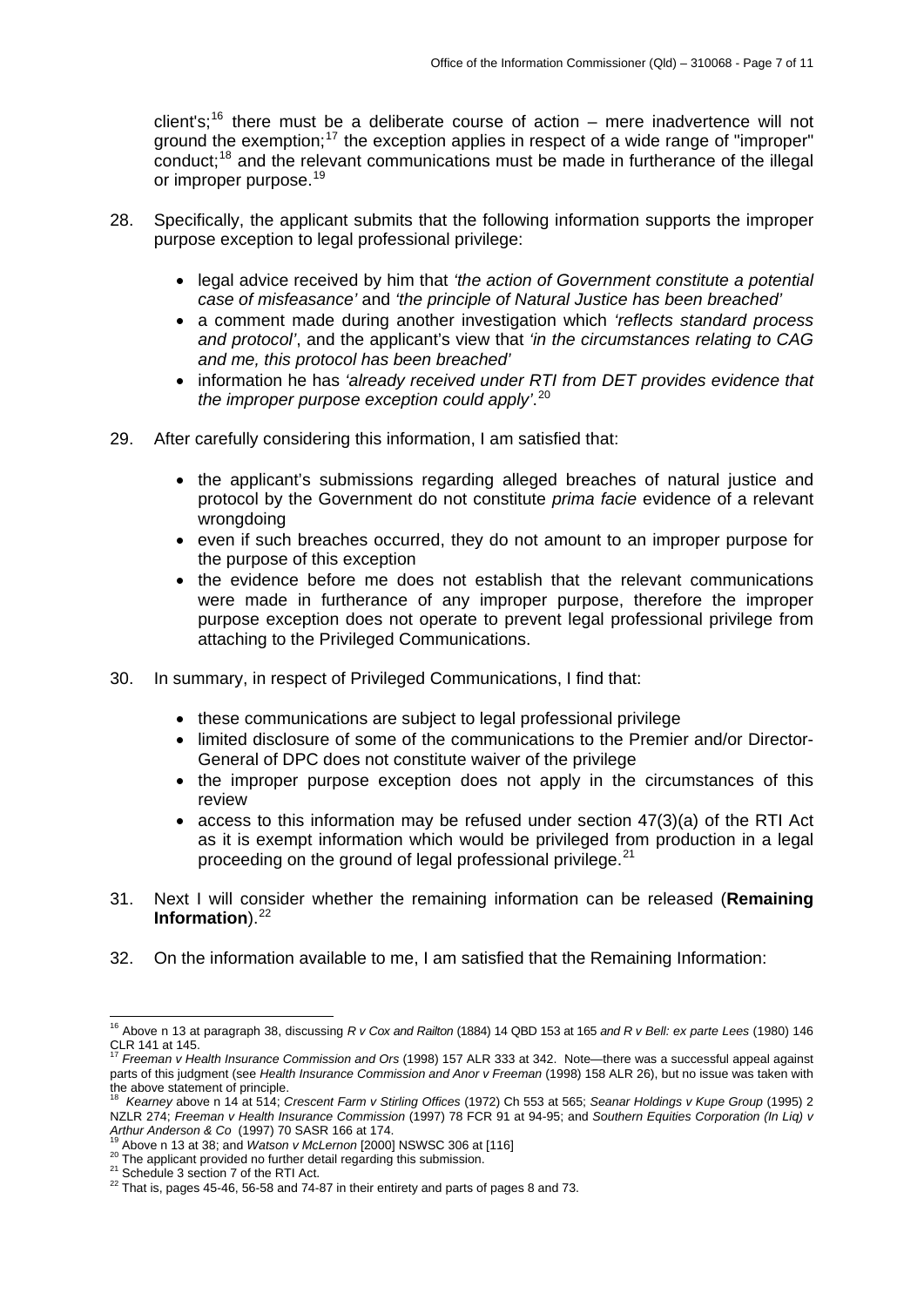- <span id="page-7-0"></span>• does not comprise or record confidential communications made in the course of a lawyer-client relationship or for the dominant purpose of seeking or providing legal advice
- does not satisfy the requirements for establishing legal professional privilege at common law
- is not exempt information under section 47(3)(a) of the RTI Act as it would not be privileged from production in a legal proceeding on the ground of legal professional privilege.

# **Breach of confidence**

- 33. Under section 47(3)(a) of the RTI Act, access can be refused to information on the basis that it is exempt information, the disclosure of which would found an action for breach of confidence. $23$
- 34. In summary, I am satisfied that the Remaining Information is not exempt on the basis that its disclosure would found an action for breach of confidence.
- 35. With respect to pages 45-46 and 56-58 in their entirety and part of page 8, I am satisfied that this information:
	- comprises emails between DPC and DETA, the solicitors for CAG and DETA and staff of the offices of the Premier and Minister for Education
	- involves information regarding media statements and CAG shareholders
	- was communicated by *'a member of staff of … a Minister'* or *'an officer of an agency'* and comprises information that discloses a "consultation" and/or a "deliberation" that has taken place during the "deliberative processes" involved in the functions of the Queensland government $^{24}$  $^{24}$  $^{24}$
	- is therefore precluded by factor 8(2) of schedule 3 from being exempt information, the disclosure of which would found an action for breach of confidence.
- 36. With respect to pages 74-87 in their entirety and part of page 73, I am satisfied that this information:
	- comprises an email from DETA to DPC and attachments (comprising a copy of a letter and deed already forwarded to the solicitor for CAG) and emails between the solicitors for CAG and DETA
	- does not appear to have been communicated pursuant to any particular conditions regarding confidentiality or in circumstances where such conditions are usually implied, and therefore does not appear to have been communicated in circumstances in which equity would find that the recipient should be fixed with an enforceable obligation of confidence not to use the information in a way not authorised by the confider
	- does not satisfy one of the five cumulative elements required to establish that disclosure of the information would found an action for breach of confidence<sup>[25](#page-7-3)</sup>
	- is not exempt information of the type set out in schedule 3, factor 8(1) as its disclosure would not found an action for breach of confidence.

<span id="page-7-1"></span><sup>&</sup>lt;sup>23</sup> Schedule 3, section 8 of the RTI Act.

<span id="page-7-2"></span><sup>&</sup>lt;sup>24</sup> Schedule 3, factor  $8(3)(b)$  of the RTI Act. Note—This view renders it necessary for me to also consider the public interest factor relating to deliberative process information (set out in schedule 4, part 4, factor 4), which is discussed under the heading 'Public interest considerations' below.

<span id="page-7-3"></span>*<sup>&#</sup>x27;Public interest considerations'* below. 25 As identified in*Callejo v Department of Immigration and Citizenship* [2010] AATA 244—see, in particular, paragraphs 163-166.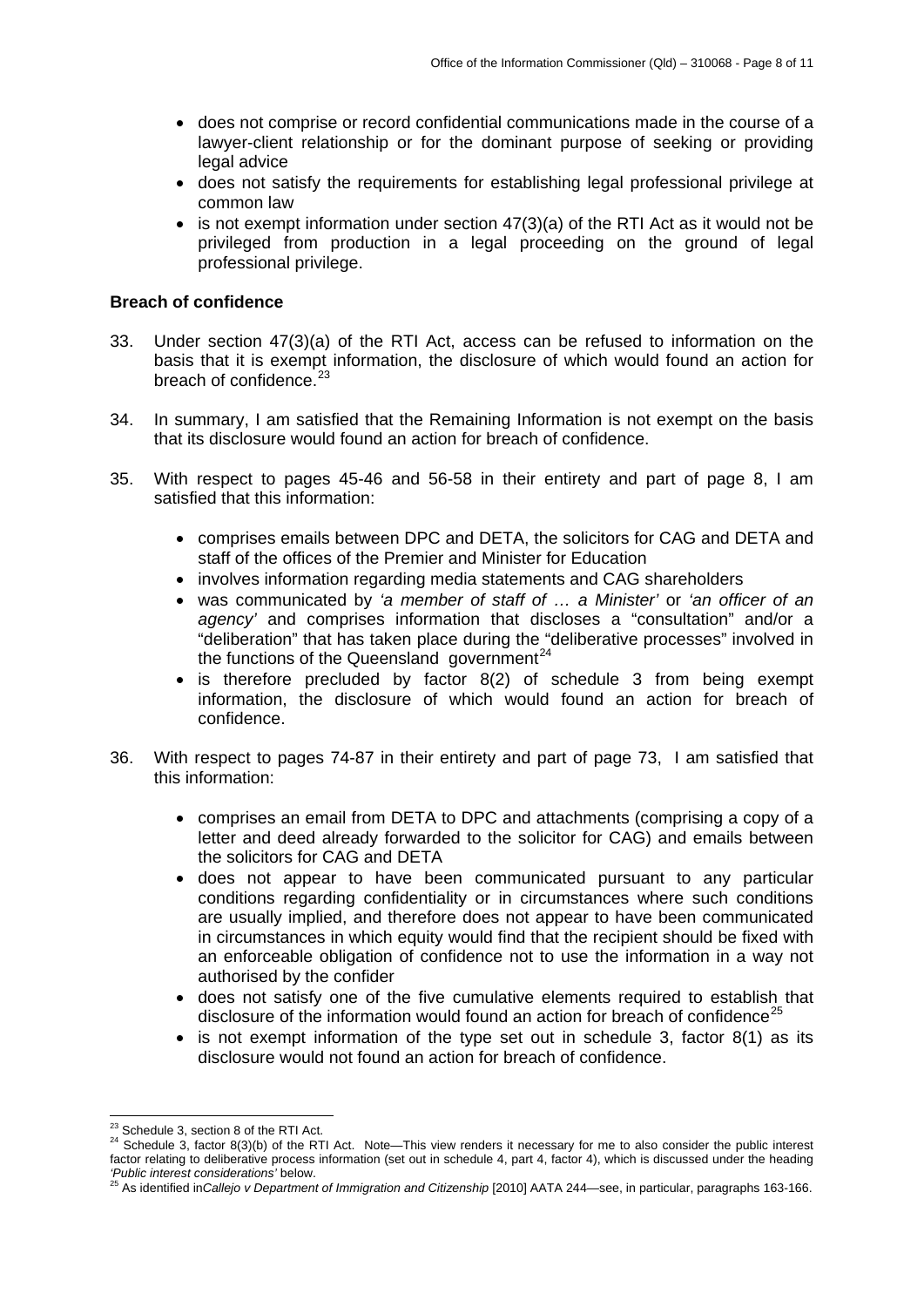- <span id="page-8-0"></span>37. On the basis of the matters set out above, I am satisfied that DPC may not refuse access to the Remaining Information under section 47(3)(a) of the RTI Act on the ground that it is exempt information, the disclosure of which would found an action for breach of confidence.
- 38. Next I will consider whether disclosure of the Remaining Information would, on balance, be contrary to the public interest.

#### **Public interest considerations**

- 39. To decide whether disclosure of the Remaining Information would be contrary to the public interest, I must:
	- identify any irrelevant factors and disregard them
	- identify relevant public interest factors favouring disclosure and nondisclosure
	- balance the relevant factors favouring disclosure and nondisclosure
	- decide whether disclosure of the information, on balance, would be contrary to the public interest.
- 40. No irrelevant factors have been identified.
- 41. In my view, disclosure of the Remaining Information could reasonably be expected to advance the public interest by:
	- promoting open discussion of an aspect of public affairs and contributing to debate on this issue
	- enhancing Government accountability by revealing background and contextual information related to Government action and decisions
	- allowing or assisting the applicant to inquire into possible or perceived deficiencies in the conduct or administration of an agency or official and to advance his fair treatment in accordance with the law in his dealings with them, contributing to the administration of justice, including procedural fairness, both generally and with respect to the applicant.
- 42. On this basis, I am satisfied that significant weight should be afforded to the above public interest factors favouring disclosure of the Remaining Information.
- 43. With respect to factors favouring non-disclosure, I am satisfied that the deliberative processes public interest harm factor: [26](#page-8-1)
	- applies in relation to pages 45-46 in their entirety and part of pages 8 and 56
	- does not apply to the remainder of page 56 and pages 57-58 in their entirety, as this information constitutes *'factual material'*[27](#page-8-2)
	- does not apply to pages 74-87 in their entirety and part of page 73, as this information relates to the implementation of a decision after it has been made and therefore does not comprise *'deliberative process information'*. [28](#page-8-3)

<span id="page-8-1"></span><sup>&</sup>lt;sup>26</sup> Identified in schedule 4, part 4, factor 4.

<span id="page-8-3"></span>

<span id="page-8-2"></span><sup>26</sup> Identified in schedule 4, part 4, factor 4. 27 Schedule 4, part 4, factor 4(3)(b). 28 *Re Waterford and Department of Treasury (No. 2)* (1984) 5 ALD 588 at 606, first applied in Queensland in *Eccleston and Department of Family Services and Aboriginal and Islander Affairs* (1993) 1 QAR 60 at paragraphs 28-30. See also *Re Chapman and Minister for Aboriginal and Torres Strait Islander Affairs* (1996) 43 ALD 139 at paragraph 21.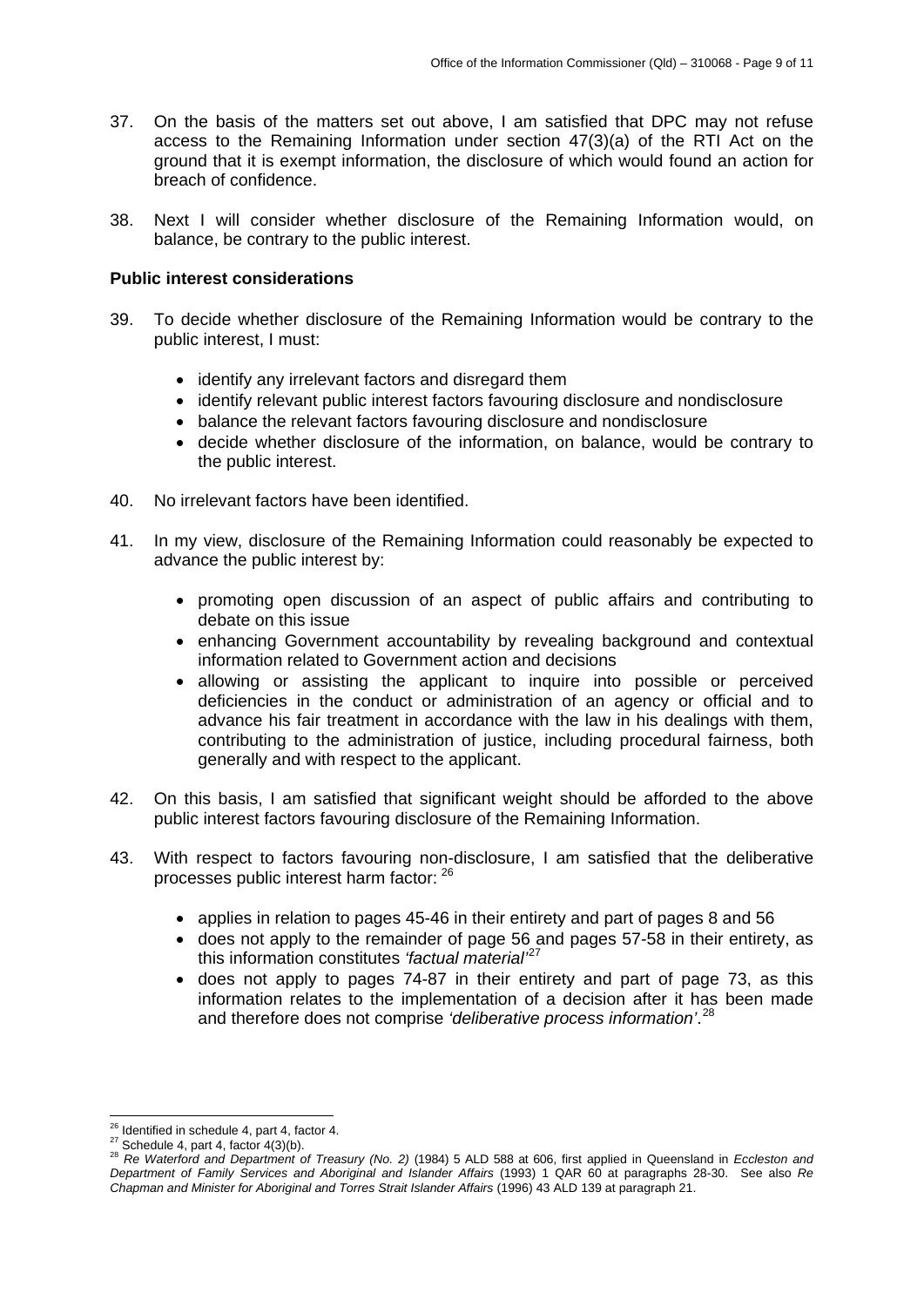- 44. In this respect, I am also satisfied that the confidential communications public interest harm factor:<sup>[29](#page-9-0)</sup>
	- does not apply to pages 45-46 and 56-58 in their entirety and part of page 8 as it is deliberative process information $30$
	- does not apply to pages 74-87 in their entirety and part of page 73, as disclosure of this type of information could not reasonably be expected to prejudice the future supply of such information.<sup>[31](#page-9-2)</sup>
- 45. It is also my view that disclosure of the Remaining Information could not reasonably be expected to prejudice the public interest through:
	- prejudice to the private, business, professional, commercial or financial affairs of entities such as the Government or CAG or trade secrets, business affairs or research of an agency or person
	- prejudice to an agency's ability to obtain confidential information, its management functions or its conduct of industrial relations
	- any public interest harm associated with disclosure of deliberative process  $m$ aterial,  $32$

to any significant degree, given that:

- the relevant matter is resolved (evidenced by the execution of a deed more than two years ago)
- issues related to the information are already in public domain<sup>[33](#page-9-4)</sup>
- any sensitivity that may have attached to the information is diminished by the passing of time and the presence of related material in the public domain, and
- it is not apparent that disclosure of the Remaining Information would impede or have an adverse effect upon the administration or performance of any agency or Minister or the Government as a whole.
- 46. On balance and in accordance with the matters set out above, I am satisfied that that the factors favouring disclosure of the Remaining Information outweigh those favouring its non-disclosure.
- 47. On this basis, I am satisfied that disclosure of the Remaining Information is not contrary to the public interest and access may not be refused under section 47(3)(b) of the RTI Act.

<sup>&</sup>lt;sup>29</sup> Identified in schedule 4, part 4, factor 8.

<span id="page-9-2"></span><span id="page-9-1"></span><span id="page-9-0"></span>and factor 8(2) of schedule 4 precludes its application to deliberative process information.<br><sup>31</sup> Whether or not such information is disclosed, members of staff of Ministers and officers of agencies will continue to produc such information as and when required in accordance with their job requirements, and entities such as CAG will continue to supply such information, as not doing so would prevent the resolution of matters of the type which resulted in the generation of the Information in Issue in this review. On this basis, disclosure of such information could not reasonably be expected to in prejudice the future supply of information of this type and the requirement set out at factor 8(1)(b) is not met.<br><sup>32</sup> Mentioned in schedule 4, part 4, factor 4—which, as set out above, is relevant regarding pages 45-46

<span id="page-9-3"></span>of pages 8 and 56 only.

<span id="page-9-4"></span><sup>33</sup> For example, Queensland Crime and Misconduct Commission, *Public Duty, Private Interests: Issues in pre-separation*  conduct and post-separation employment for the Queensland public sector – A report arising from the investigation into the *conduct of former Director-General Scott Flavell*, December 2008.